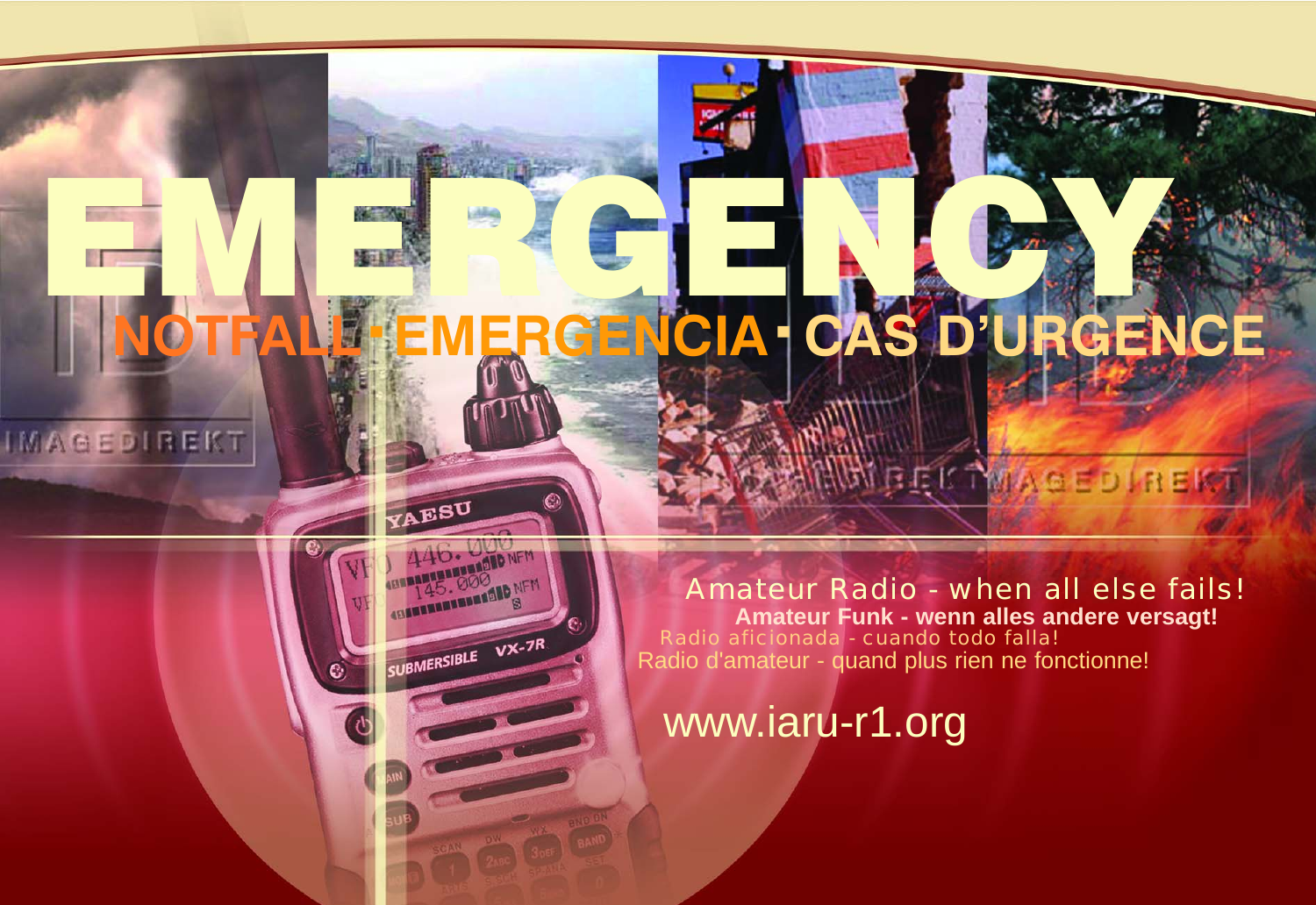

Amateur Funk - eine lebenslange Erfahrung! Radio aficionada - de siempre una experiencia! Radio d'amateur - une expérience pour la vie!

## www.iaru-r1.org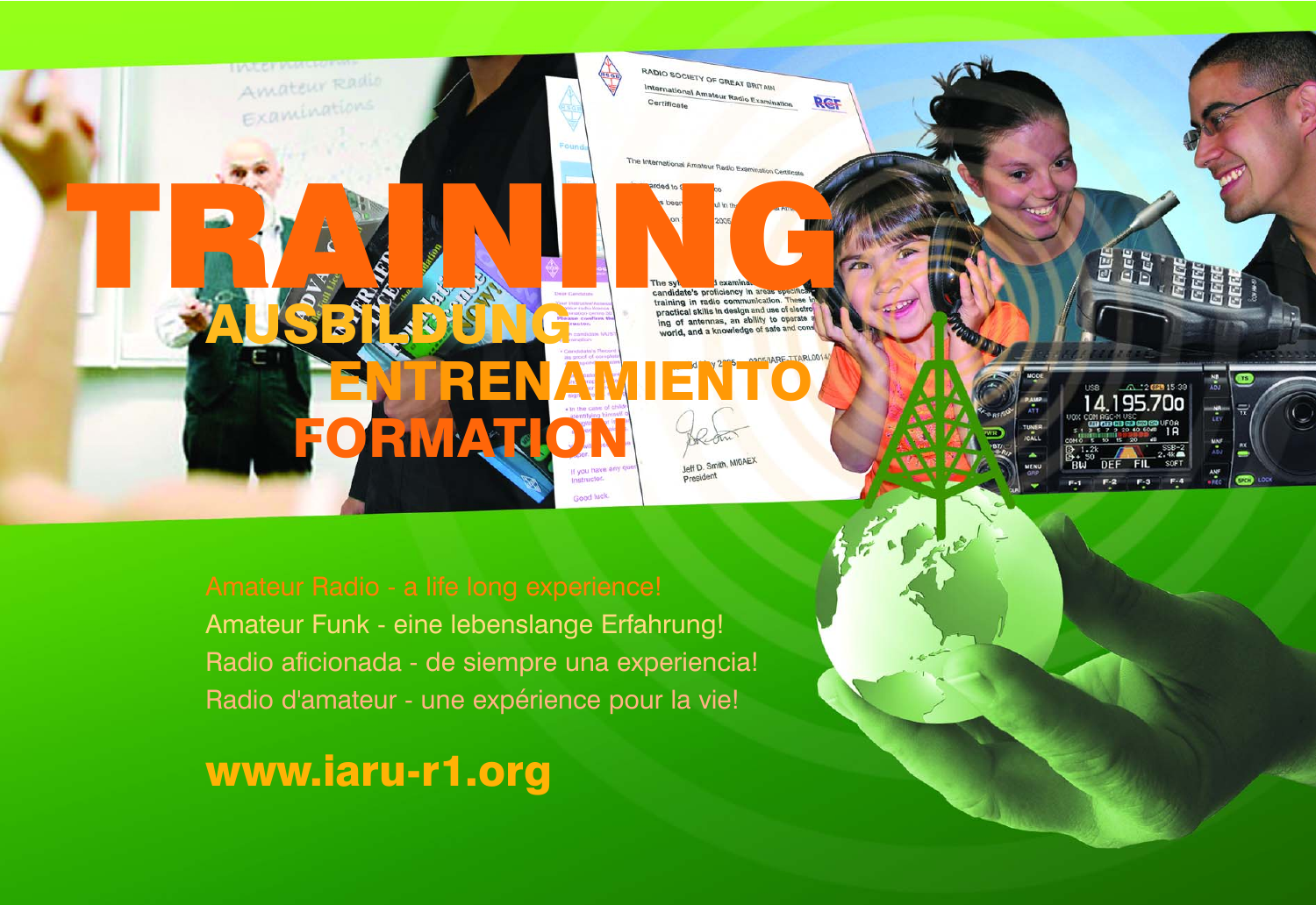## NOTFALL. EMERGENCIA. CAS D'URGENCE **RIVERSIDE** 局

## Amateur Radio - when all else fails! Amateur Funk - wenn alles andere versagt! Radio aficionada - cuando todo falla! Radio d'amateur - quand plus rien ne fonctionne!

賢

EB

E

www.iaru-r1.org